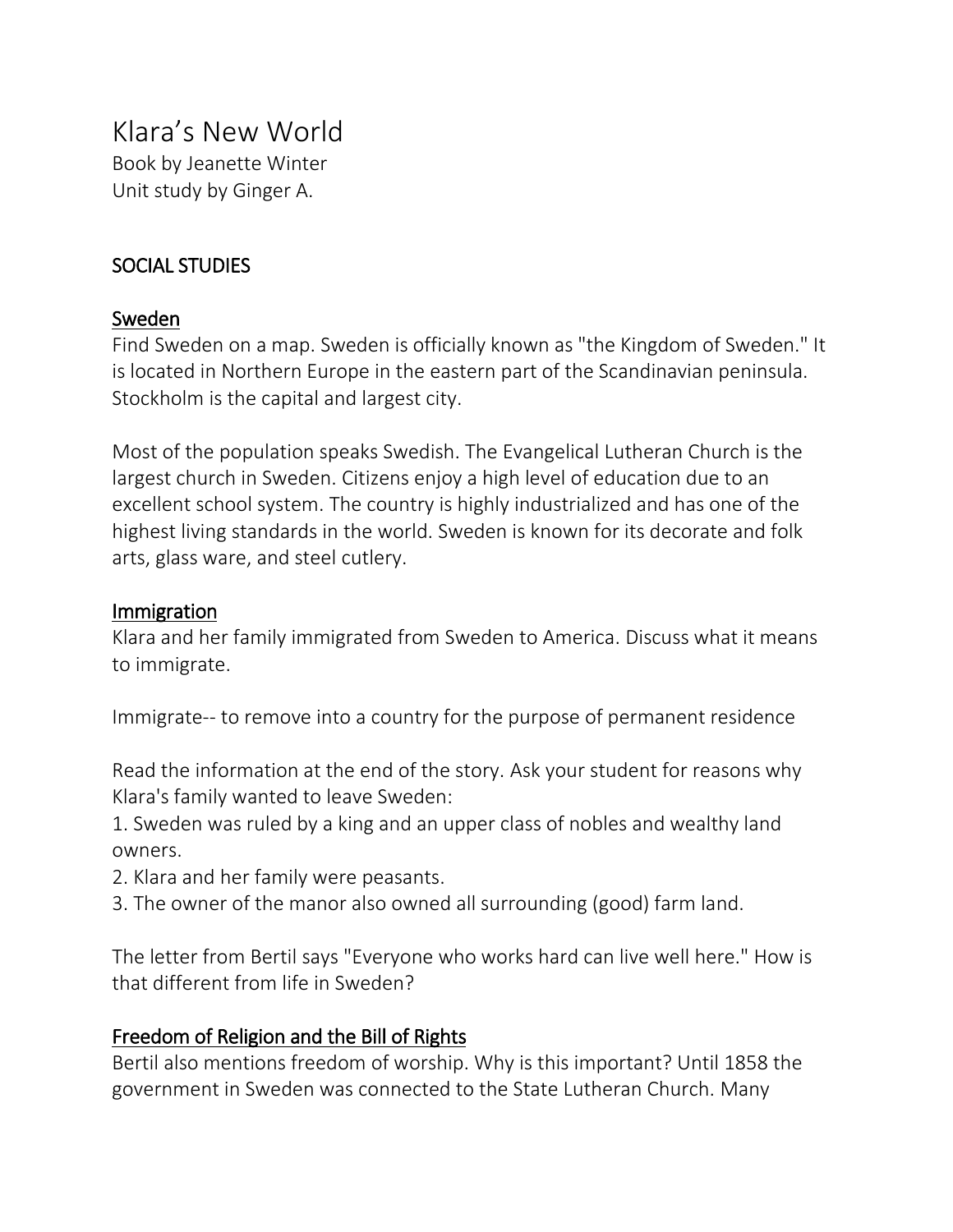Swedes were intolerant of countrymen who practiced another religion. So, many Swedes left their homeland during 1840-1860 to find religious freedom.

What other freedoms do we, as Americans, have? Discuss the Bill of Rights with your student. The Bill of Rights includes the first ten amendments to the Constitution. Talk about the basic freedoms available to United States citizens. If you want, assign your student a project-- to design a poster of The Bill of Rights. Some of our freedoms in the Bill of Rights include: Freedom of Religion Freedom of Assembly To Keep and Bear Arms Freedom of Speech Freedom of the Press Protection for those Accused of Crimes

## Citizenship

Klara and her family do not want to visit in the USA and then return home to Sweden. They want to make a home in America. Explain to your student that living in a country is not the same as citizenship. Only citizens enjoy all the promises of the Constitution.

## Steps to becoming a U.S. Citizen

1. Fill out an application form. The form asks background questions. The applicant is required to have a set of fingerprints taken.

2. Take a citizenship test which includes questions about American government and history.

3. Appear before a judge in a court. The judge listens to the person's reasons for wanting to become a citizen and decides whether or not to grant the request.

## Swedish Holiday- St. Martin's Day

St. Martin of Tours didn't want to be ordained bishop, so he hid in a goose pen, but the cackling geese gave him away. His name day is celebrated in November when the geese are fattest. This medieval autumn festival included eating goose which only the craftsmen and noblemen could afford (peasants ate hen or duck). The festival is still popular in southern Sweden due to the number of goose farms.

Is your student familiar with weather lore? If he is, share this weather lore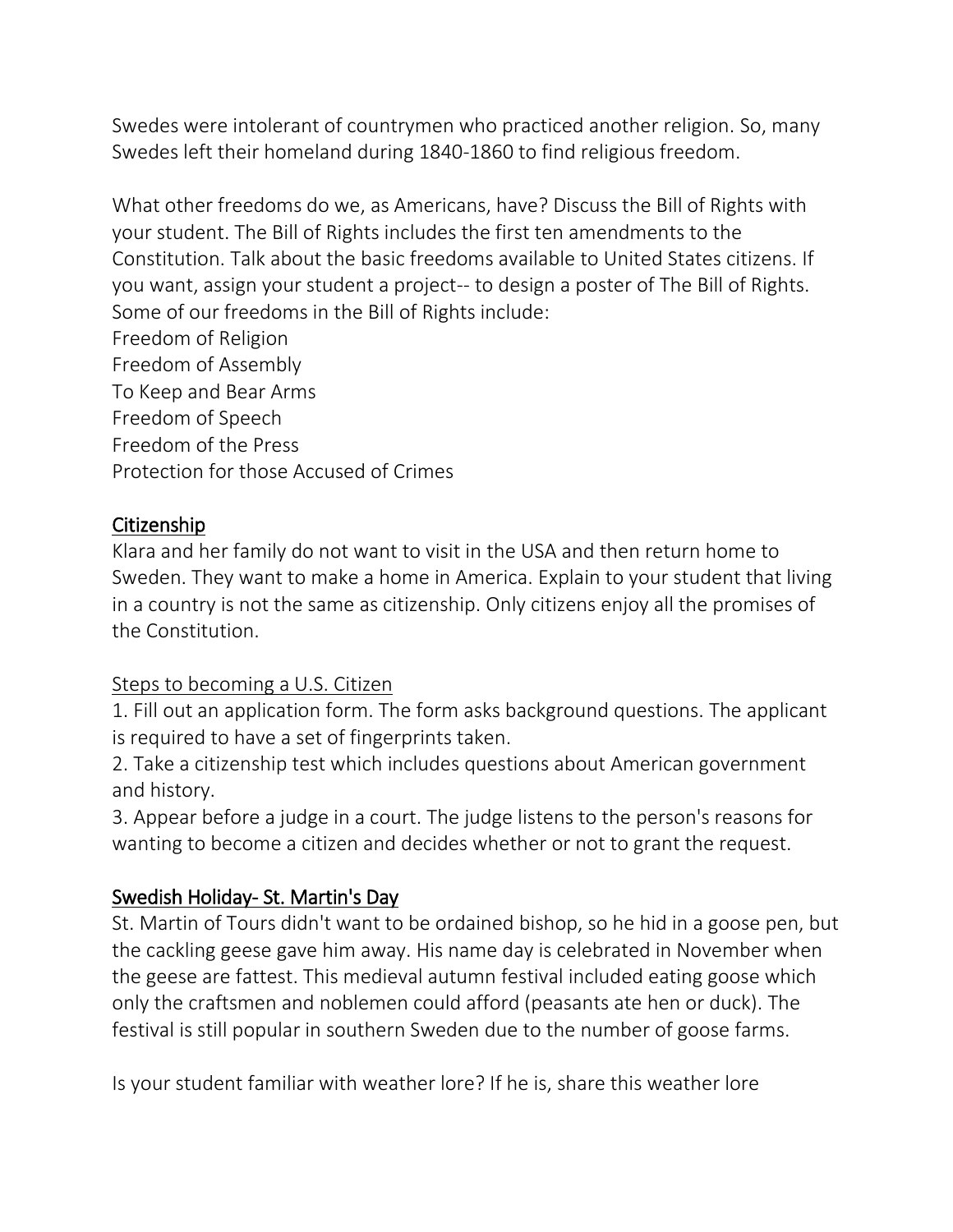associated with St. Martin's Day: Some people believe that if it snows on St. Martin's Day then there will be no snow on Christmas Day. Others believe that if St. Martin's Day falls on a Friday or Saturday, the coming winter will be harsh. What does your student think?

## Map Skills

Numerous places and nationalities are mentioned in *Klara's New World*. Gather a world map, USA map, and map of New York. Locate some of the places mentioned.

### New York

"The captain pointed out the Manhattan Island ahead of us with Staten Island and Brooklyn on either side."

## World map

"Once inside we found ourselves among hundreds of people newly arrived in America. There were Norwegians, Finns, English, Germans, Dutch, Russians, Irish, and Italians all speaking their own language, which sounded strange to me."

U.S.A. map "Only Old Gustaf the fiddler was going with us to Minnesota."

"At Chicago we changed for the last time to a small steamboat, which took us up a canal to the Mississippi River."

"When we reached the city of Buffalo, we left the train and boarded another steamboat to cross the Great Lakes."

## Geography: Minnesota

Swedish people chose to settle in Minnesota for several reasons. The Homestead Act of 1862 opened up the Minnesota Territory for settlement. Swedish people were able to own large farms with rich soil. There were also employment opportunities in the railroad and timber industries as well as in iron mining. The Minnesota Territory was geographically similar to Sweden with forests, lakes, and rivers. Of course, lots of new immigrants were sending "America Letters" back to Sweden describing the natural resources and beauty of the Minnesota Territory.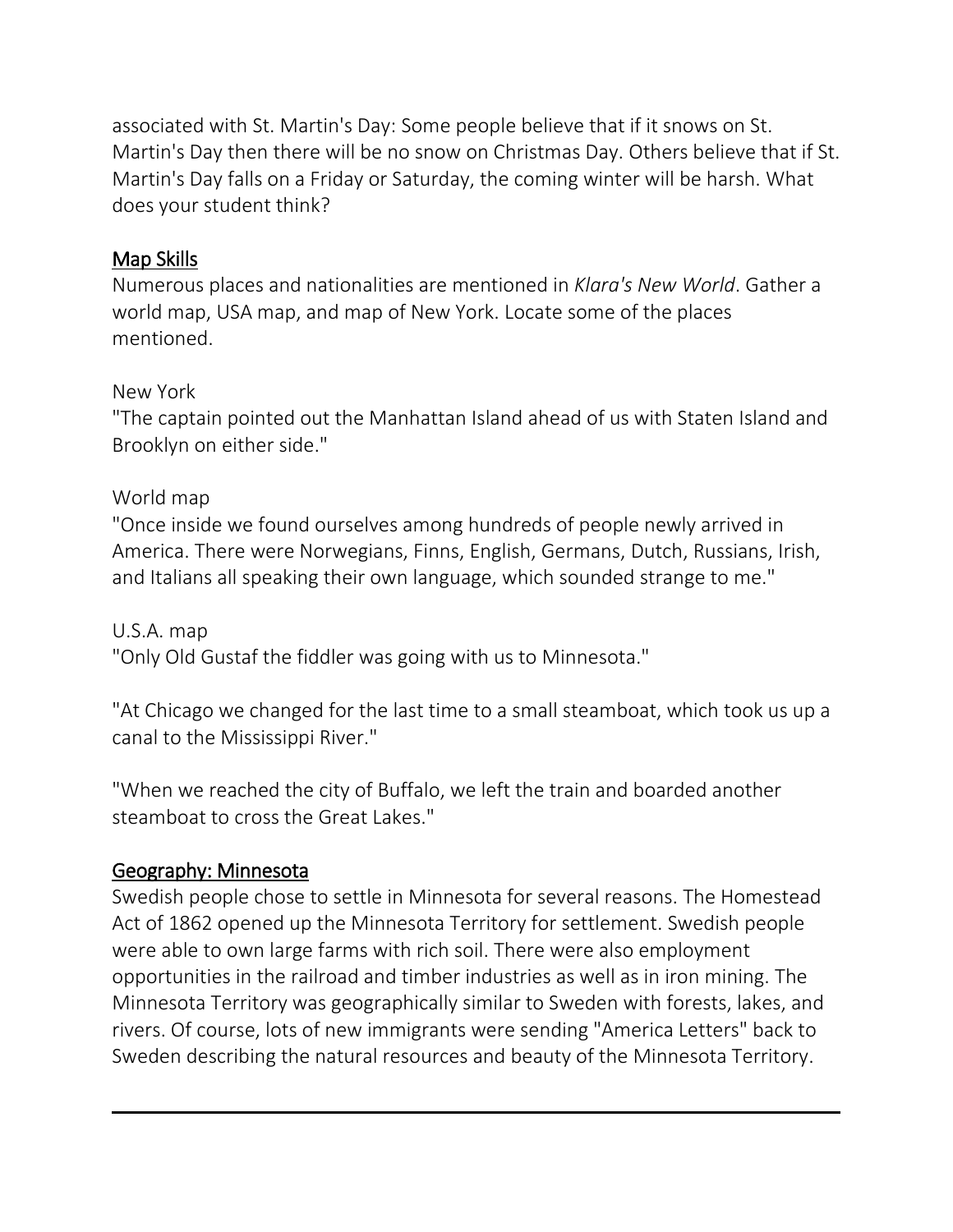### BIBLE

### Loneliness

In the story Klara mentions that she "felt alone, even though there were people all around..." Discuss loneliness with your student. Is a Christian ever really alone? Memorize Matthew 28:20, "...and lo, I am with you always, even unto the end of the world. Amen."

## LANGUAGE ARTS

### List Making

Make a list of the items packed in the America trunk:

| heavy tools    | kettles       | mugs     | spinning wheel |
|----------------|---------------|----------|----------------|
| gun            | pots          | knives   | needles        |
| fishing tackle | wooden plates | forks    | thread         |
| bedding        | soap          | clothing | family Bible   |

Make a list of the food items packed into baskets and sacks

| dried meat        | flat bread | salt   | brandy (for medicinal purposes) |
|-------------------|------------|--------|---------------------------------|
| smoked<br>herring | cheeses    | pepper |                                 |
| potatoes          | butter     | coffee |                                 |
| dried apples      | flour      | sugar  |                                 |

Activity Idea: Decorate a legal size envelope as an America Trunk. Illustrate the items on the list and pack the "trunk" while listening to the story. Decorate another envelope as a basket and pack the food items.

### **Vocabulary**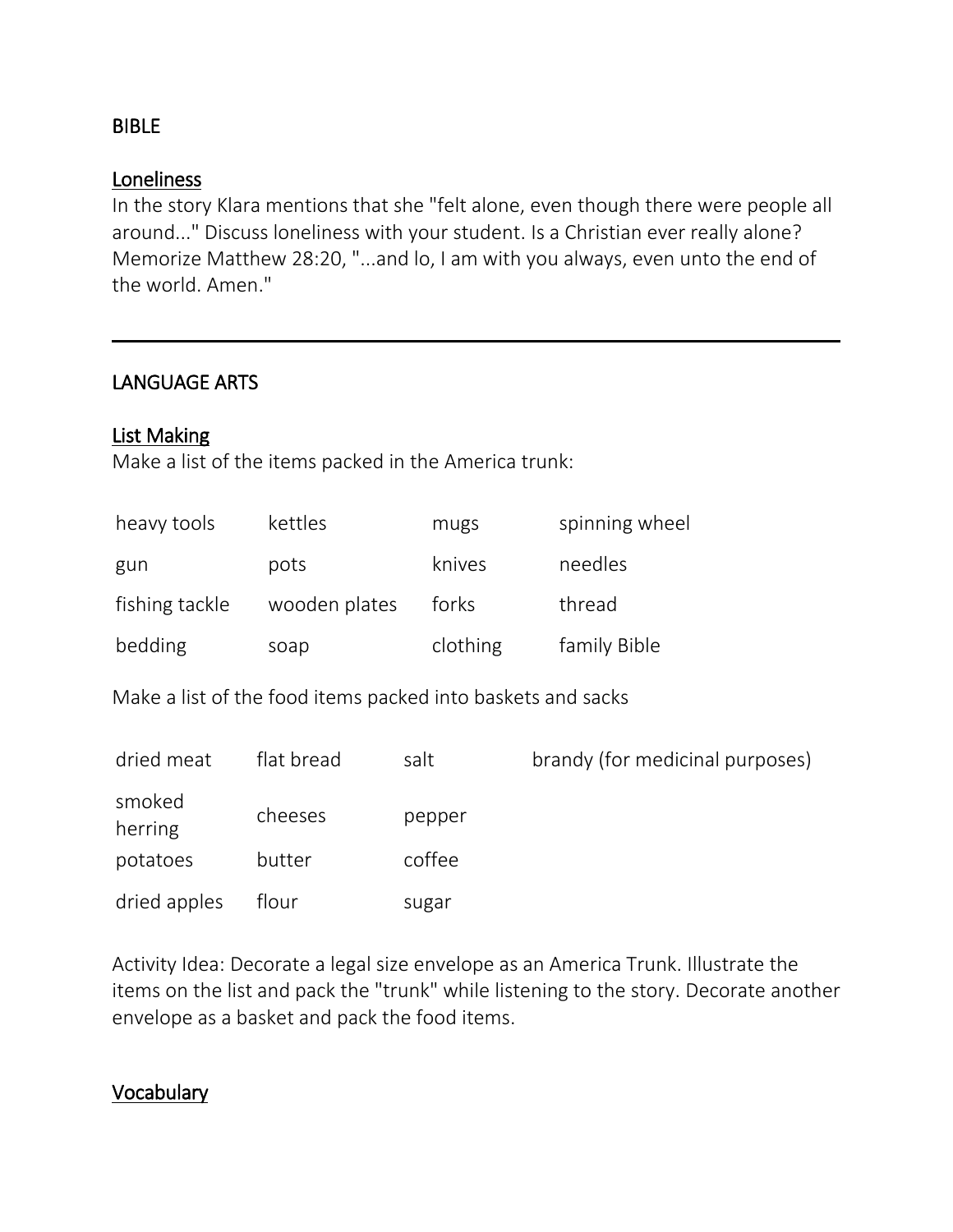Activities:

Write each word on an index card and put in alphabetical order. Choose a few words to study each day. Write the word in the middle of each page. Below the word write the definition of a sentence using the word. Above the vocabulary word let your student draw a picture to illustrate the word or sentence.

1. Manor: a landed estate or territorial unit

2. Fertile : bearing, producing, or capable of producing vegetation, crops, etc., abundantly; bearing or capable of bearing offspring

3. Loom: a hand-operated or power-driven apparatus for weaving fabrics, containing harnesses, lay, reed, shuttles, treadles, etc.

4. Auction: a publicly held sale at which property or goods are sold to the highest bidder

5. Knapsack: a canvas, nylon, or leather bag for clothes, food, and other supplies, carried on the back by soldiers, hikers, etc.

6. Seasickness: nausea and dizziness, sometimes accompanied by vomiting, resulting from the rocking or swaying motion of a vessel in which one is traveling at sea

7. Hammock: a hanging bed or couch made of canvas, netted cord, or the like, with cords attached to supports at each end.

8. Port: a city, town, or other place where ships load or unload.; a place along a coast in which ships may take refuge from storms; harbor.

9. Galley: a kitchen or an area with kitchen facilities in a ship, plane, or camper 10. Bay: a body of water forming an indentation of the shoreline, larger than a cove but smaller than a gulf

11. Smallpox: An acute, highly infectious, often fatal disease caused by a poxvirus and characterized by high fever and aches with subsequent

widespread eruption of pimples that blister, produce pus, and form pockmarks. 12. Typhus: an acute, infectious disease caused by several species

of *Rickettsia,* transmitted by lice and fleas, and characterized by acute prostration, headache, and a peculiar eruption of reddish spots on the body.

13. Immigration: To enter and settle in a country or region to which one is not native.

14. Steamboat: a boat propelled by a steam engine

15. Canal: an artificial waterway for navigation, irrigation, etc.

16. Street vendors: shopping area such as a marketplace

17. Oxcart: an ox-drawn cart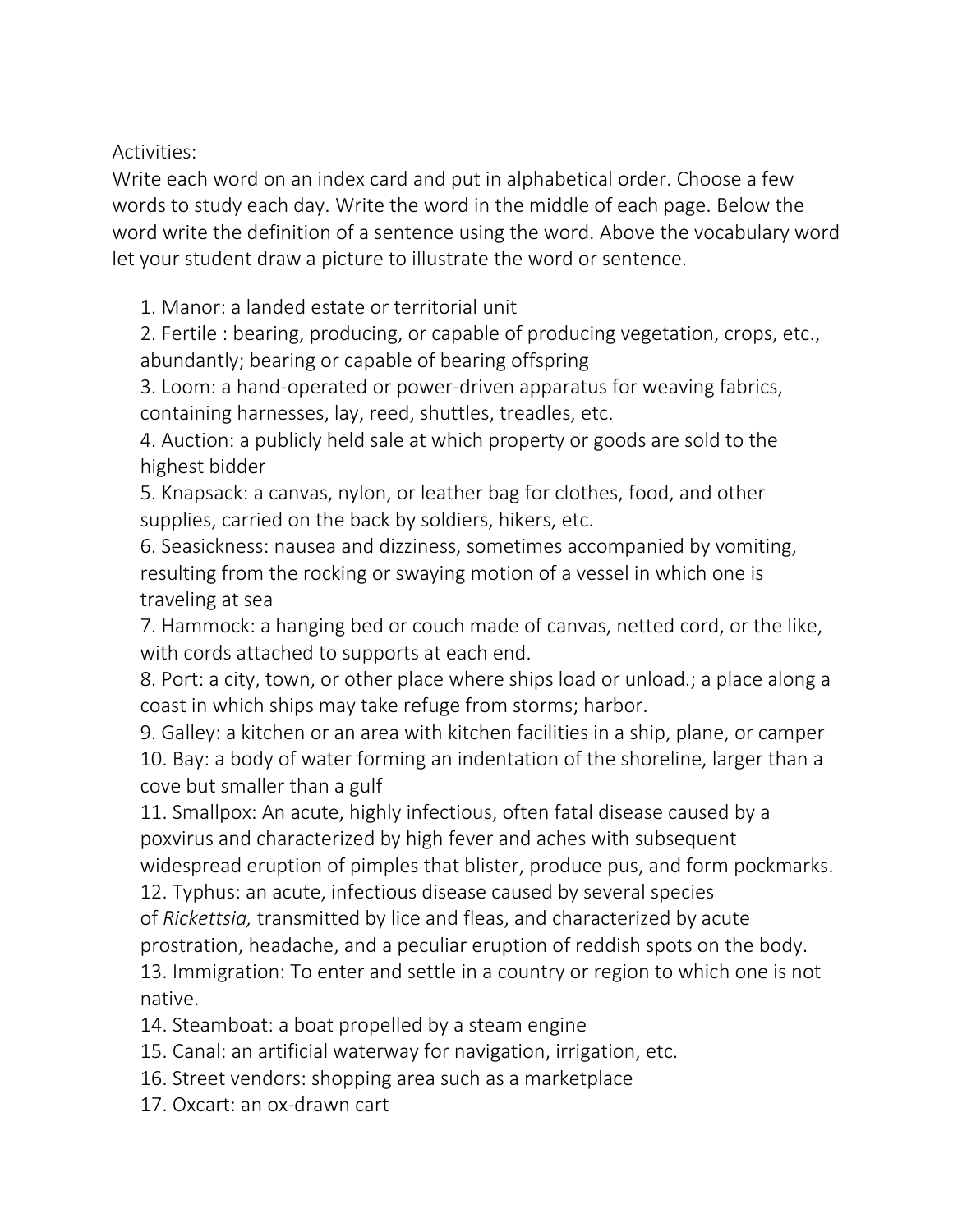18. Filed a claim

19. Acres: a common variable unit of land measure

20. Peasants: A member of the class constituted by small farmers and tenants, sharecroppers, and laborers on the land where they form the main labor force in agriculture

21. Parish: an ecclesiastical district having its own church and member of the clergy

22. Bandits: a robber

23. Rascals: One that is playfully mischievous; An unscrupulous, dishonest person; a scoundrel

24. Famine: A drastic, wide-reaching food shortage

25. America Trunk

26. America Letter

27. Gentians: Any of numerous plants of the genus *Gentiana,* characteristically having showy, variously colored flowers.

## Discussion Questions

1. What problems face Klara's family in Sweden? (poor soil, rocky ground, no grain, crops dying, food shortage, cow stopped giving milk, slaughtered last pig, low on flour, Klara may be forced to go and work, etc.)

2. How does Bertil describe America? (land is beautiful and fertile, everything grows wonderfully, plenty of wheat, meat, milk, butter, and eggs, freedom of religion, those that work hard live well, there is plenty of room, etc.)

3. How does Klara's family prepare for the journey to America? (Mama wove cloth for new clothes. Papa built a trunk. Grandfather decorated the trunk. The work horse was sold. Food was purchased for the journey. Klara and Mama baked flat bread. The family prepared salted herrings, salt pork, dried beef, and dried apples.) 4. Why were the family's special things sold in the auction? (The family could not afford to pay for these items to be shipped. They must auction these items in order to pay for travel expenses.)

5. What does Grandfather give Klara? Why? (He gives her a little pouch of seeds to plant in America. He wants Klara to remember her family and life in Sweden.) 6. Describe the family's home on the ship. Would your student like to live on a ship for a while?(straw mattress, America trunk for a table, hammock for Klara's bed, take turns cooking at stove, etc.)

7. What were some of the above-deck activities? (shared food, told stories, played hide and seek, sang and danced to fiddle music, on Sunday the pastor led prayers and Gustaf played hymns.)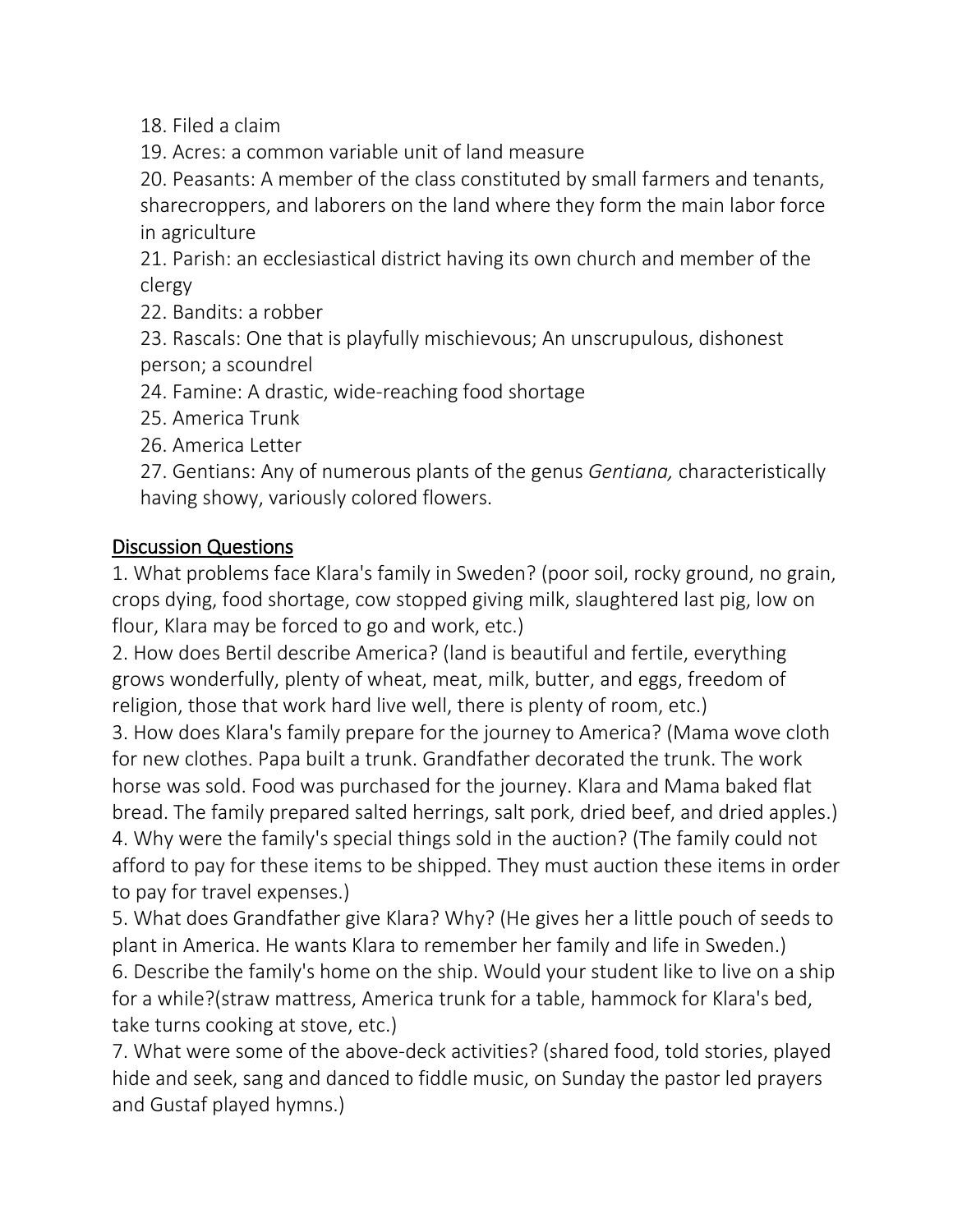8. Papa told Mama that this is a trip you make only once. What does he mean? (He could mean several things. The trip is too expensive and too dangerous to repeat...that once a person decides to make so great a journey, there is no turning back...etc.)

9. Why do doctors come on board? (They are checking the immigrants for serious diseases.)

10. What does Papa buy from the street vendors? (fresh bread, sweet milk, oranges, and bananas)

11. How does Papa communicate with people who do not speak Swedish? (Papa used a kind of sign language.)

12. Describe Klara's new house.

13. What is the difference between a house and a home? "This was to be our home for many weeks." The family made the space on the ship into a home by loving and caring for each other. They used some familiar items to set up housekeeping and maintained a close family relationship. Later in America, Papa builds a house and Klara helps him. Papa makes simple log furniture. Mama is happy to have a home. What made the small rough house become a home? The family inside. Discuss this with your student. Why do some homes feel warm and welcoming while others feel cold and stiff?

## Letters and Letter Writing

During the time period of our story, letters were the only way to stay in touch with family and friends. Bertil wrote a letter to Klara's family. Klara's father wrote a letter to his father. These letters are known as friendly letters.

There are five main parts to a friendly letter.

1. Heading

The heading gives the date that the letter was written as well as the complete address of the person who is writing the letter.

2. Greeting

The greeting tells to whom the letter is written. The most common greeting is "Dear ". It is considered impolite to use only the person's name as a greeting.

3. Body

The body is the letter itself.

4. Closing

The closing is a polite way to say goodbye. (Sincerely, Sincerely Yours, etc.)

5. Signature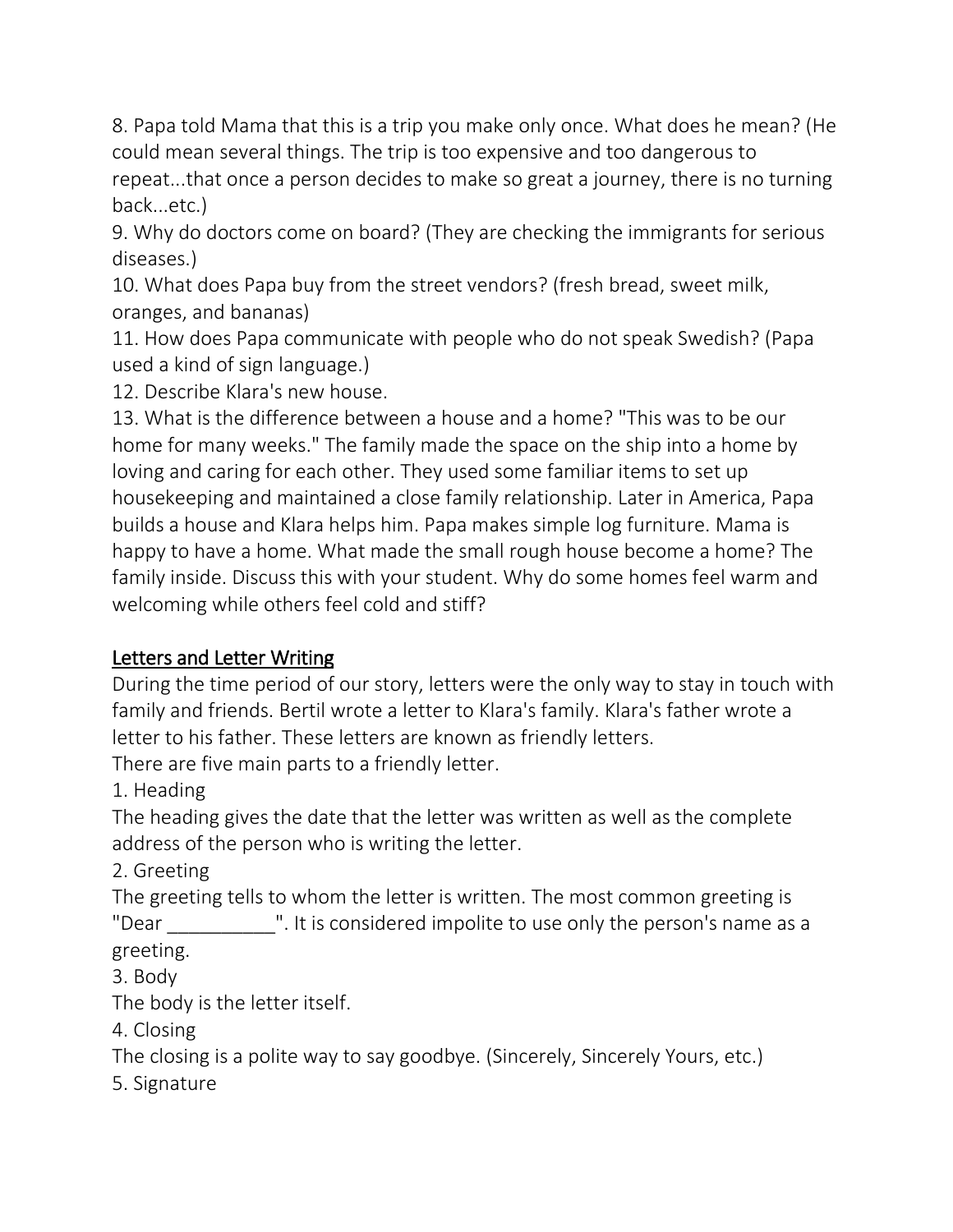The signature is the name of the writer.

Read the two letters in this story and identify the parts of a friendly letter. (We do not see a heading in either letter.) The heading may have been left out of the story because people living at that time didn't always have street addresses as we do today. Notice the affectionate greeting and closing of both letters. Why do you think the writers chose them? Talk about the great distance between Sweden and America and the fact that a letter was highly cherished. Letters were important keepsakes to be read over and over by the receiver. If you were going on a long journey and could only communicate to your loved ones by letter, what would your greeting be? Here are a few ideas-- "Dear and greatly loved Mother" or "Dear and highly cherished Father"

## Activity: Write an America Letter

Imagine that you have left your homeland and journeyed to America. Now that you are settled on your farm, write an America Letter to encourage your family and friends to join you. A young student can dictate a letter to mom or copy one of the letters in the story.

### Commas

There are several lists in this story. When we write a grocery list we write the items in a column. However, when these items show up in a sentence, we have to separate them with commas.

### Rule 1

Use commas to separate three or more items in a series. Do not use a comma before the first item or after the last item in the series.

Examples from the story:

1. We have as much milk, butter, and eggs as we want.

2. ...sold everything we couldn't take to America: Papa's plow, the beautiful painted clock, Mama's loom, the cradle she rocked me in, the little wagon that Grandfather had made for me.

3. The days before we left were spent filing knapsacks, baskets, and the America Trunk.

Have your student write a list of items he wants to purchase from the grocery store. Then write the list as a sentence using commas where necessary.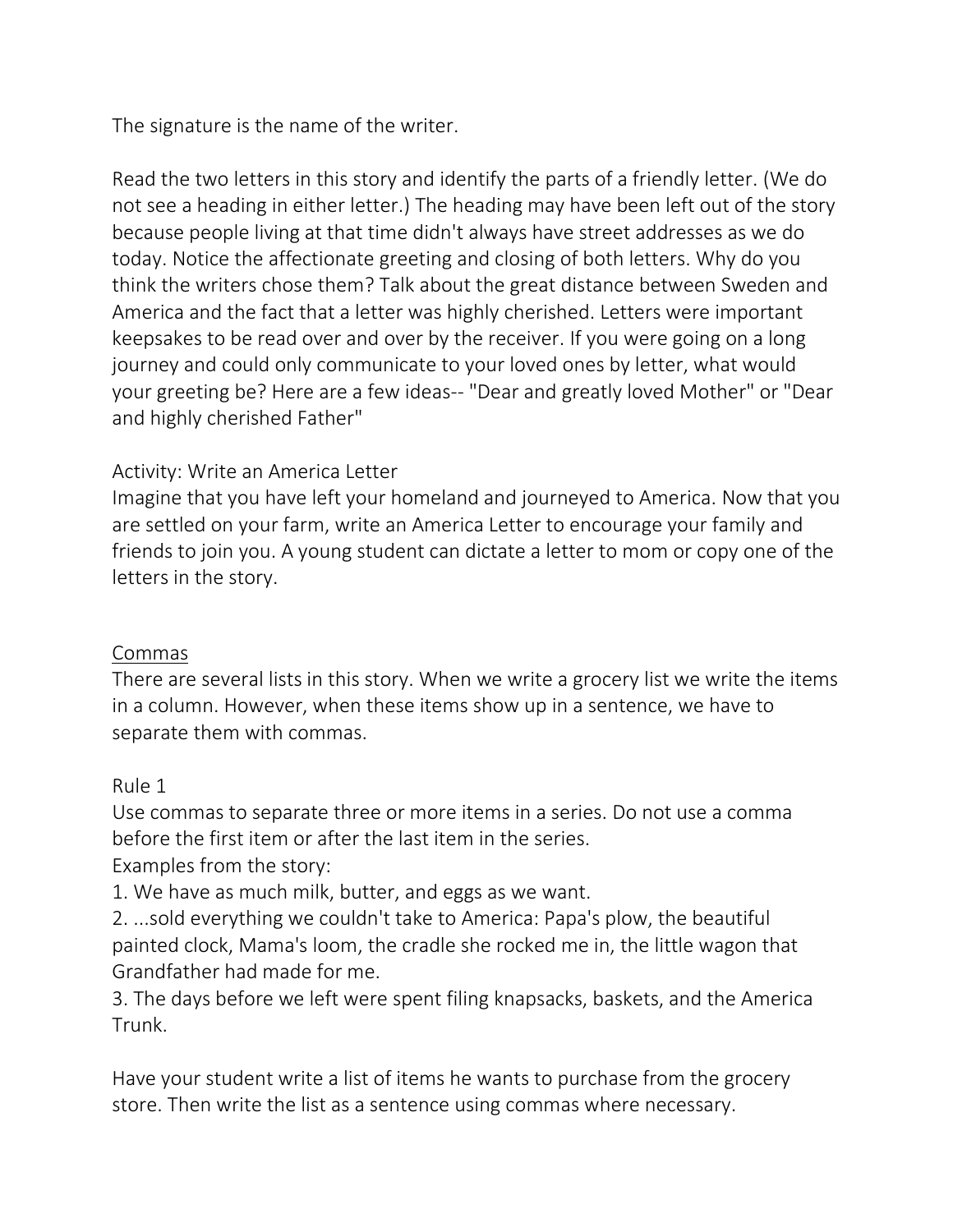Rule 2

Commas separate items in dates and addresses.

Did you correctly place commas in the heading of your America Letter? Write your address in a sentence.

I live at 417 Western Trail, Glenwood, Mississippi.

Rule 3

Use commas after the greeting of a friendly letter and after the closing of any letter.

Did you correctly place commas in the greeting and closing of your America letter?

## Quotation Marks and Dictation

Write the following sentences on paper. Let your younger student add the quotes in the appropriate places.

Dictate the sentences to your older student.

"These are seeds, Klara. Plant them in America," he said. "Remember Sweden." "Come see us in America, " Papa called back.

As the coast disappeared even Papa had a tear in his eye. I heard him whisper, "My homeland, farewell."

## **MATH**

### Reasoning

Klara is not yet eight years old. How old is she? Are you younger, older, or the same age as Klara? How much younger or older are you?

## Grocery Store Math

In this story Klara's family sold their workhorse to buy food to eat on the trip. Talk about the way food is packaged and sold at the grocery store. Now plan a trip to the grocery and take your list of food items (from Language Arts lesson). At the grocery store, record the price for each item. When you return home, arrange the items in order from least to most expensive. What would the total cost of all the items on your student's list be?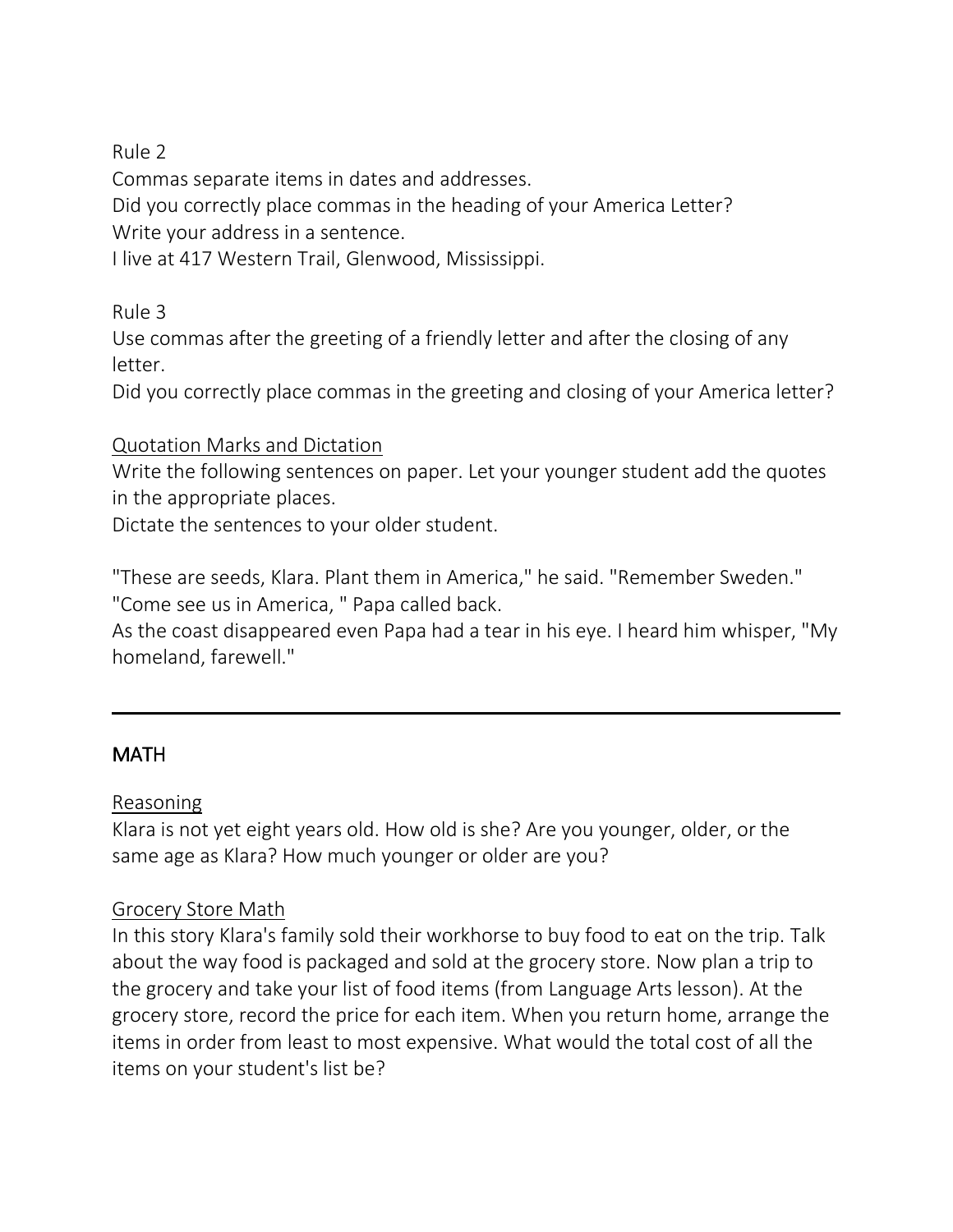### Counting Practice

Count the number of items sold at the auction. Count the number of items packed in the America Trunk. Count the number of food items mentioned in the story.

### Word Problems

1. Grandfather gave Klara 25 seeds. She lost 2 while boarding the ship. She gave 5 to a new friend on board the ship, and she gave two to Gustaf when he left the steamboat at Wabasha. How many seeds does Klara have left to plant?

2. Papa needs to borrow Bertil's ox and plow for two weeks. Two weeks is equal to days.

3. Papa needs eight posts to make one bed frame. How many posts does Papa need to make two beds?

4. It is five miles from Klara's farm to Bertil's farm. It is 10 miles from Bertil's farm to the nearest town. How far is Klara's farm from town?

5. Papa's wagon holds 50 logs. If Papa hauls one load each day for six days, how many logs will he have hauled?

## SCIENCE

Farm Animals

Make a list of the animals mentioned in the story and discuss the importance of each. Make a chart showing each animal's product. cow- milk, meat, cheese, butter, dried beef, leather, tallow pig- meat, lard geese- meat, eggs, down horse- work, pulled wagon, ride ox- pulled ox-cart, plow

### Geese

The story says, "...and tend geese and pigs on the big manor farm." Geese are quite common in Sweden. Classification Information Phylum- Chordata Subphylum- Vertebrata Class- Aves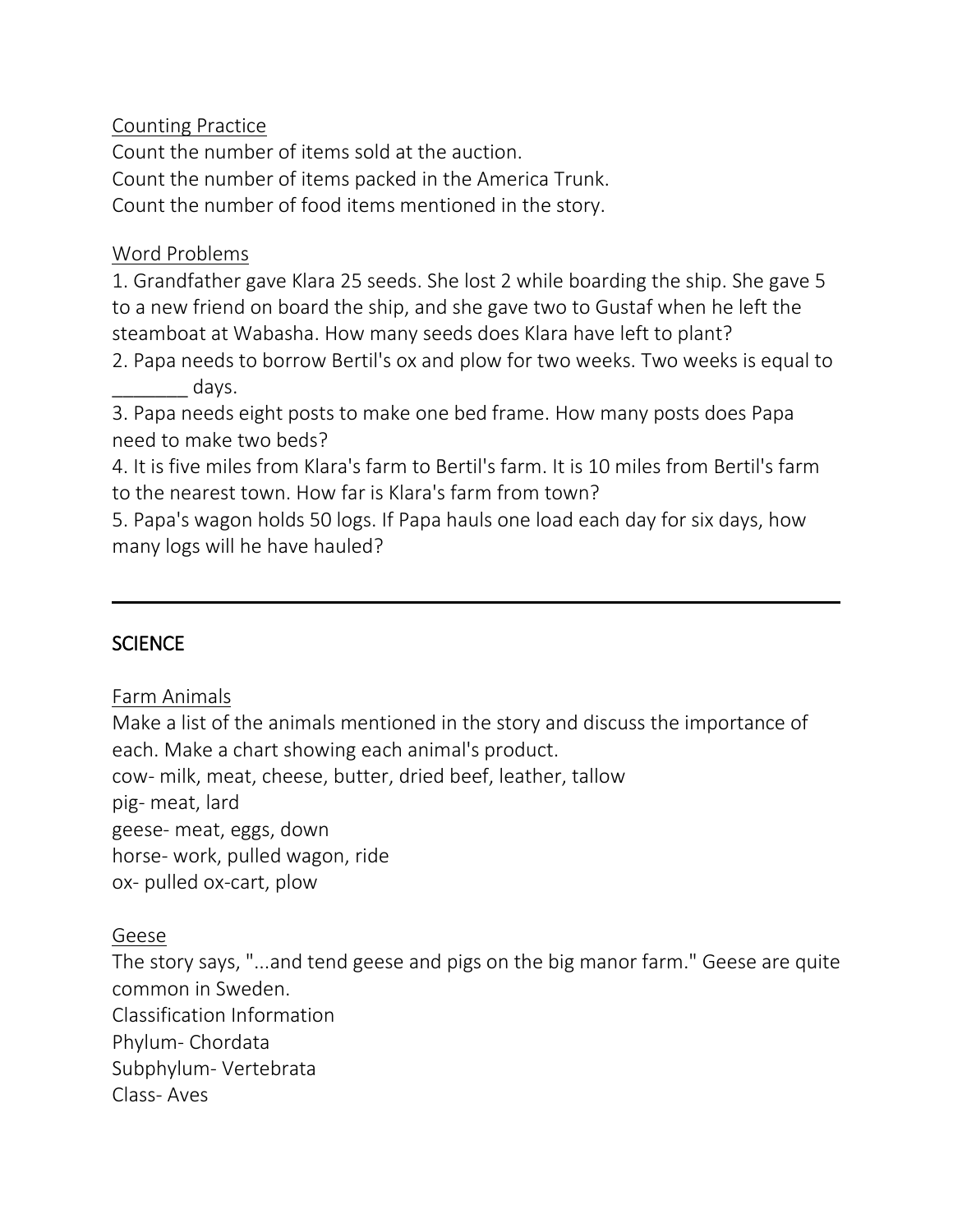Order- Anseriformes Family- Anatidae

Goose is the common name for large wild and domesticated swimming birds related to the duck and swan. The word goose is applied to female, gander to male, and gosling to their babies.

The breast meat of a goose looks red instead of white like a chicken. Geese are flight birds, so the muscles in the breast are in need of more oxygen. Oxygen is delivered by red blood cells. Myoglobin, a protein in meat, holds the oxygen in the muscle and that is why the meat looks "red." Geese have a layer of fat for buoyancy. The fat is not marbled in the meat. It must be removed before cooking or rendered out during cooking.

Based on this information, why do chickens have white breast meat? (chickens spend most of their time standing and little time flying) Where do we find red meat in a chicken? (the legs, they stand a lot)

Cook a chicken or goose. Observe the parts that are red. The red meat is also what we call dark meat. Is the dark meat a muscle area used for flying or standing? Share some basic information with your student about geese and chickens. Create a Venn Diagram or chart to organize the information. Here are some of the similarities and differences between chicken and geese:

| Goose                                                    | Same            | Chicken                                        |
|----------------------------------------------------------|-----------------|------------------------------------------------|
| flight bird                                              | poultry         | rarely flies                                   |
| swims                                                    | lay eggs        | doesn't swim                                   |
| dark breast meat                                         | raised for food | white breast meat                              |
| common food in Europe                                    |                 | more commonly eaten in<br><b>United States</b> |
| feathers are expensive; used for<br>coats and comforters |                 | feathers are cheap                             |
| goose, gander, gosling                                   |                 | rooster, hen, chicks                           |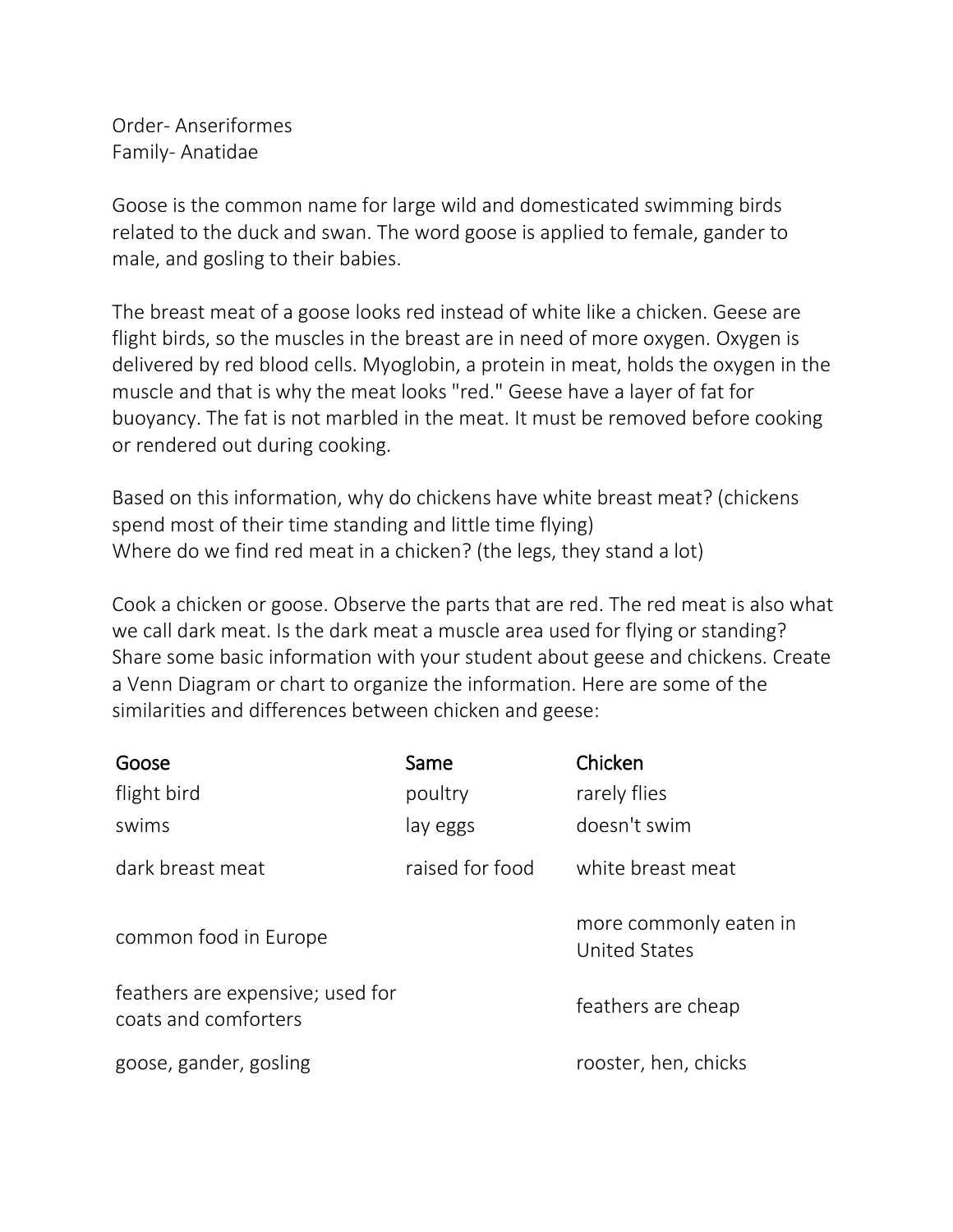### Fever

"The fever claimed more passengers."

Talk with your student about any past illness he has had. Did he have a fever? Share some of the following information with your student. He may be especially interested in learning that fever is usually a helpful condition.

A fever is when your body temperature rises above the normal level (which is about 98 degrees F when measured correctly), and is caused by the heat from your body burning food. It is a symptom of a disorder and not the actual disorder. When you have injury to the body tissue or an infectious disease your body temperature usually rises. It rises because the body is trying to defend itself against infection- working hard to kill bacteria-- so a fever isn't necessarily a bad thing. Your body is fighting!

## ART

Artist Study: Jeanette Winter

Find another book by Jeanette Winter and compare the artwork in book with the artwork in this one. What elements are part of Winter's style? After discussing and examining her artwork, you may want to give your student some more books to look through (some Winter's books and some from any illustrator). Without looking at the cover, can she determine which books were illustrated by Jeanette Winter? How does she know?

List of Jeanette Winter books

*Follow the Drinking Gourd Cowboy Charlie The Christmas Tree Ship Diego Emily Dickinson's Letters to the World Beatrix Josefina Shaker Boy The Watcher: Jane Goodall's Life with the Chimps Wangari's Trees of Peace: A True Story from Africa Biblioburro: A True Story from Colombia*